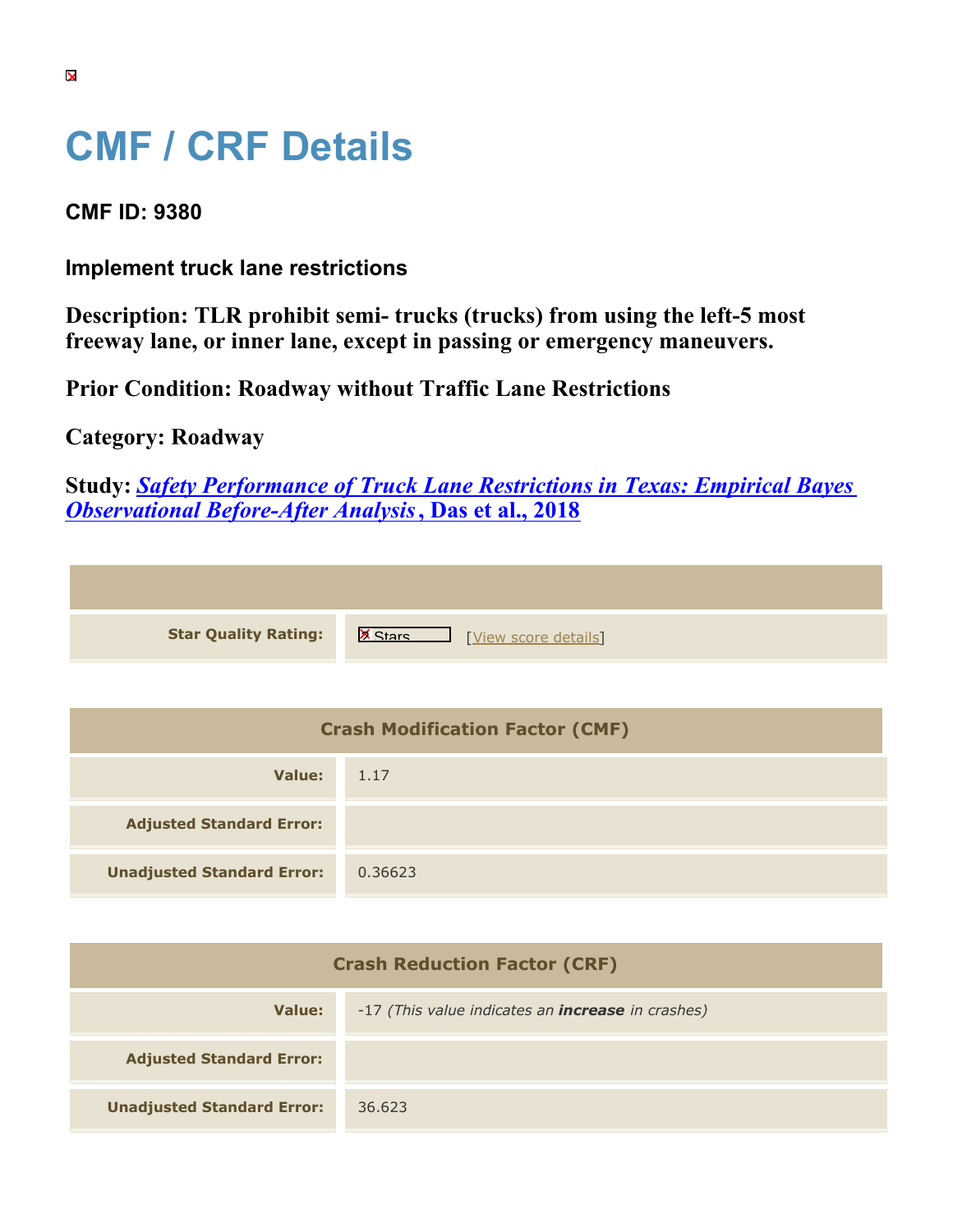| <b>Applicability</b>                    |                                                                      |  |
|-----------------------------------------|----------------------------------------------------------------------|--|
| <b>Crash Type:</b>                      | Truck related                                                        |  |
| <b>Crash Severity:</b>                  | K (fatal), A (serious injury), B (minor injury), C (possible injury) |  |
| <b>Roadway Types:</b>                   | Not specified                                                        |  |
| <b>Number of Lanes:</b>                 | $\,8\,$                                                              |  |
| <b>Road Division Type:</b>              | Divided by Median                                                    |  |
| <b>Speed Limit:</b>                     |                                                                      |  |
| <b>Area Type:</b>                       |                                                                      |  |
| <b>Traffic Volume:</b>                  |                                                                      |  |
| <b>Time of Day:</b>                     | All                                                                  |  |
| If countermeasure is intersection-based |                                                                      |  |
| <b>Intersection Type:</b>               |                                                                      |  |
| <b>Intersection Geometry:</b>           |                                                                      |  |
| <b>Traffic Control:</b>                 |                                                                      |  |
| <b>Major Road Traffic Volume:</b>       |                                                                      |  |
| <b>Minor Road Traffic Volume:</b>       |                                                                      |  |

| <b>Development Details</b>      |                   |  |
|---------------------------------|-------------------|--|
| <b>Date Range of Data Used:</b> | 2011 to 2015      |  |
| <b>Municipality:</b>            | Dallas-Fort Worth |  |
| State:                          | <b>TX</b>         |  |
| <b>Country:</b>                 |                   |  |